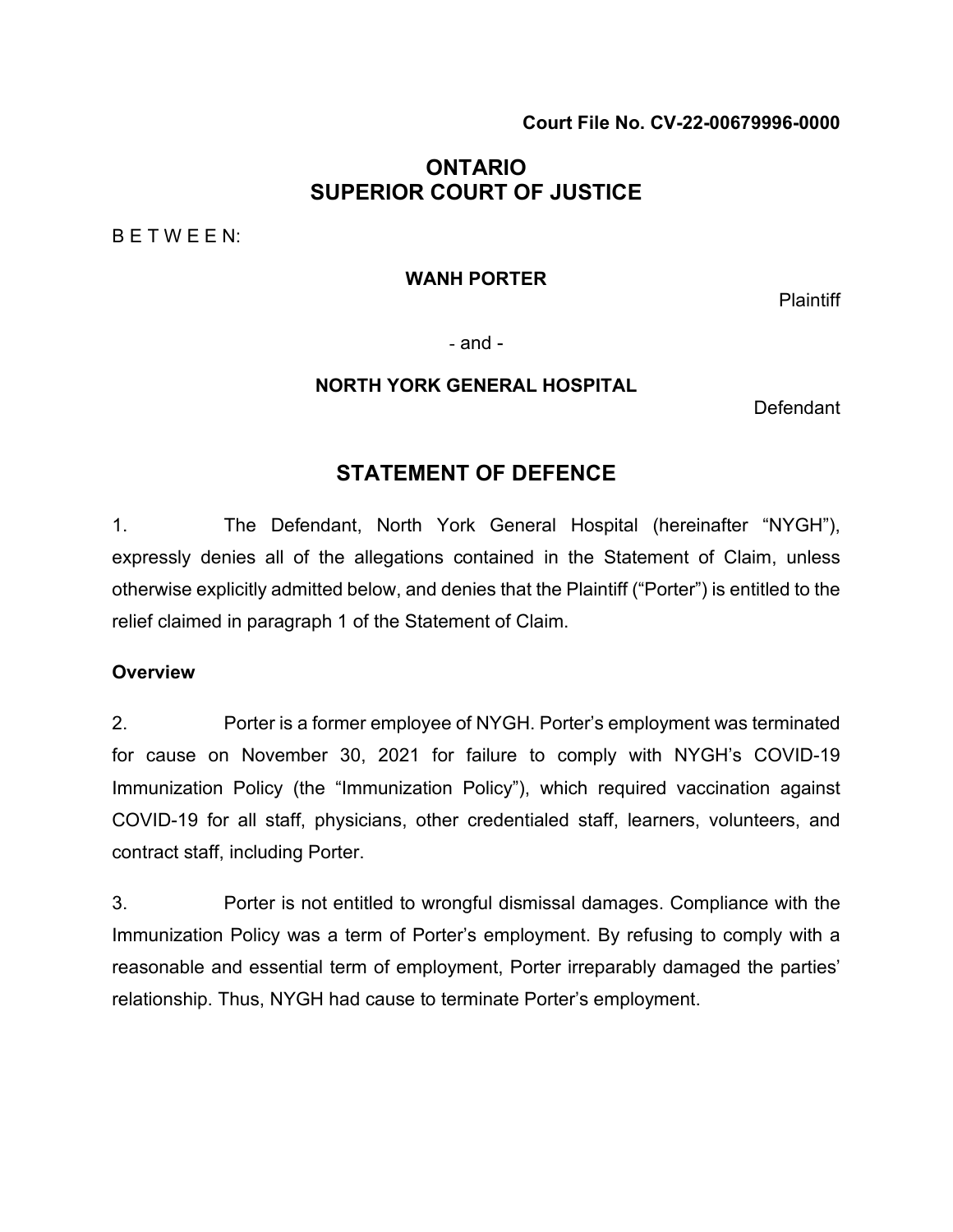4. Porter is also not entitled to the extracontractual damages she is seeking on account of a breach of the *Human Rights Code* ("*Code*"), or for punitive, aggravated, or moral damages. The decision to terminate Porter's employment was in no way rooted in a *Code* protected ground, nor was Porter entitled to accommodation on the basis of a *Code* protected ground. In the alternative, vaccination against COVID-19 was a *bona fide* occupational requirement and to accommodate Porter would amount to undue hardship. Moreover, NYGH did not act in bad faith or in a reprehensible manner during the accommodation process, at the time of Porter's termination, or otherwise.

5. Accordingly, NYGH's position in this claim is that the action ought to be dismissed with costs against Porter.

### **Porter's Employment with NYGH**

6. Porter was employed with NYGH for approximately eighteen years, from January 5, 2004 until her employment was terminated on November 30, 2021.

7. At all material times Porter was employed as a Part Time Regular Occupational Therapist ("OT") in the Neonatal Intensive Care Unit. In this role, Porter was entrusted with the care of the most vulnerable, often immunocompromised newborn babies, who could not themselves be vaccinated against COVID-19. In the Neonatal Intensive Care unit, the OT provides developmental motor assessment of infants, provides intervention strategies for families, and provides referrals to appropriate community programs.

8. Porter's duties include assessment of, intervention for, and discharge planning for newborns and premature/immunocompromised infants presenting with medical, physical, feeding and/or developmental problems.

9. In her role, Porter was entitled to the following compensation:

- (a) an hourly wage of \$44.46, less deductions required by law;
- (b) participation in a group benefits plan, in accordance with the prescribed terms and conditions of the plan; and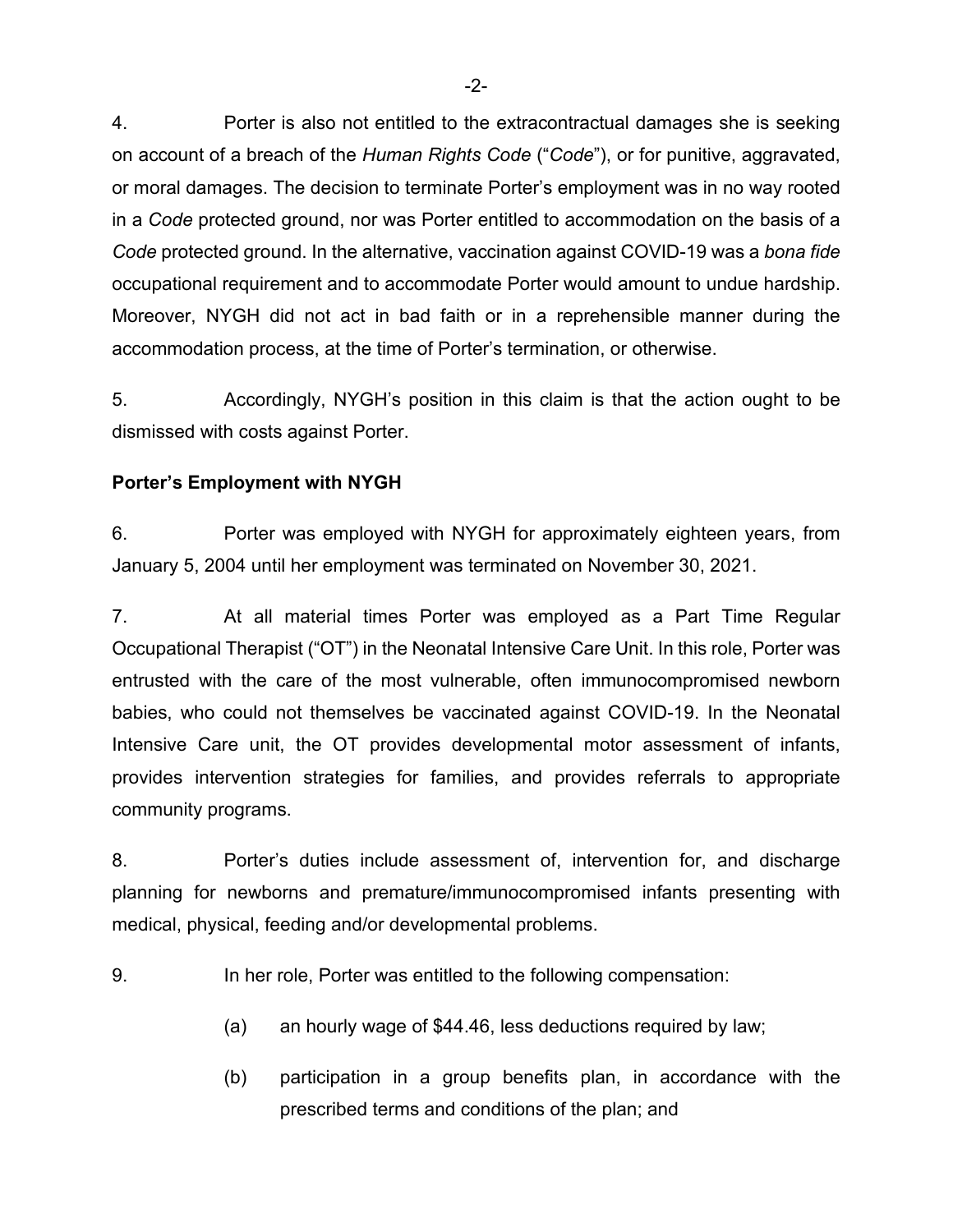(c) participation in the Healthcare of Ontario Pension Plan ("HOOPP"), in accordance with the prescribed terms and conditions of the plan.

10. Porter's employment was subject to a number of express and implied terms of employment, including that:

- (a) Porter would comply with NYGH's policies and procedures, including its mandatory Immunization Policy, as amended from time to time;
- (b) the employment relationship would be governed by the rights and obligations contained within the *Employment Standards Act, 2000* ("ESA") and the *Occupational Health and Safety Act* ("OHSA"), as amended from time to time; and
- (c) NYGH could terminate Porter's employment for cause, without the requirement to provide notice or pay in lieu thereof.

### **Impacts of COVID-19**

11. Since the onset of the COVID-19 virus, NYGH has focused its operations on combating the spread of the virus, while at the same time ensuring continued and timely support for patients in need of acute and specialized complex care. NYGH has also continuously enhanced its commitment to addressing and improving the safety and wellbeing of its employees.

12. As a result of the pandemic, NYGH had to take a number of urgent and necessary steps to support its operations and the broader healthcare system, including but not limited to, calibrating hospital operations in response to Ministry of Health directives and regional actions to provide access to Intensive Care Unit beds, transferring patients to other partner hospitals, significantly increasing laboratory resources for COVID-19 testing, and sending employees to long-term care homes and retirement homes that were experiencing COVID-19 outbreaks to provide support.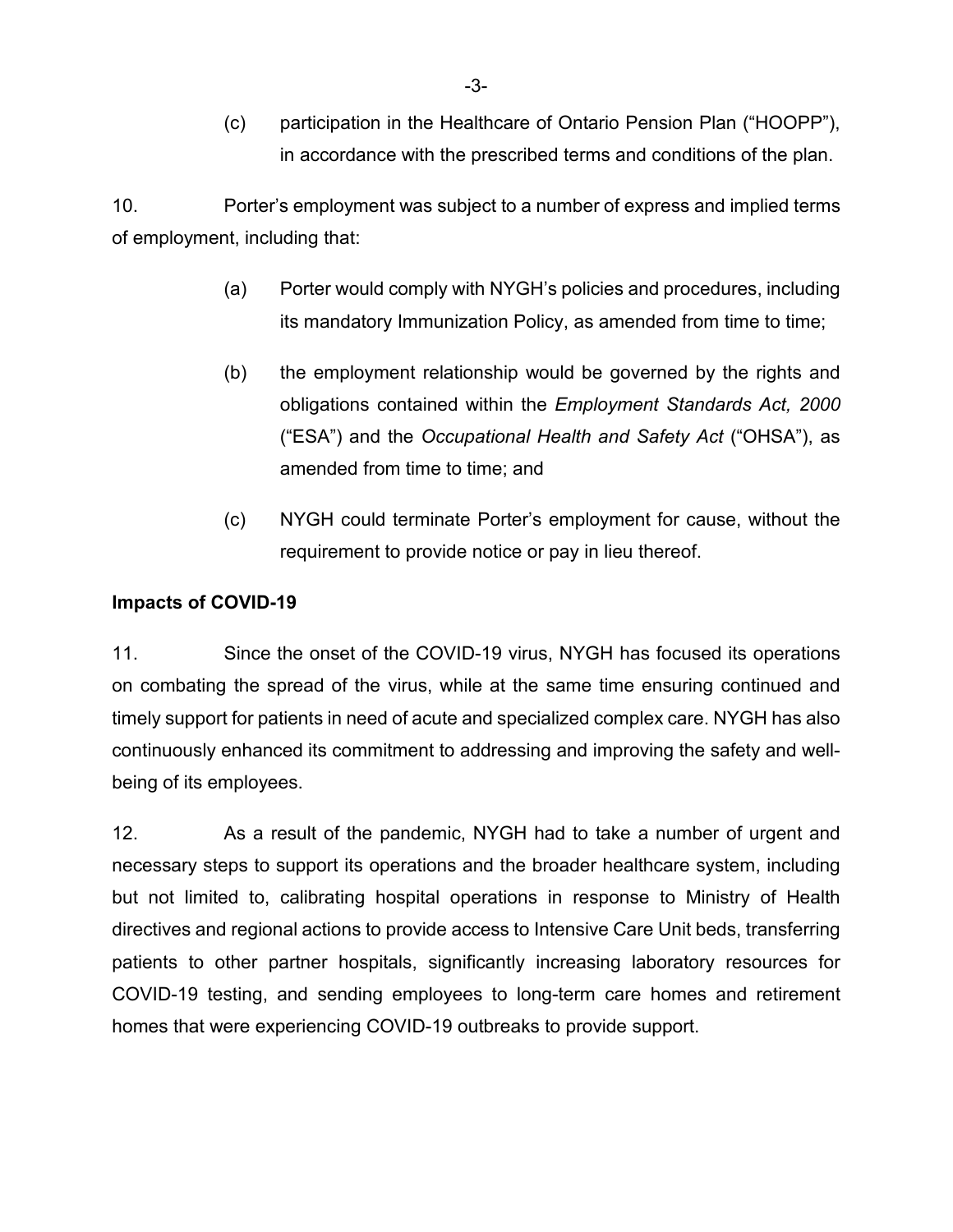13. Due to the nature of the operations and the critical services being provided, NYGH, like other hospitals, experienced increases in COVID-19 cases among its employees and staff. Notably, on November 10, 2021, the Ontario Hospital Association News Bulletin reported that, as of November, there had been approximately 24,772 cases of COVID-19 among Ontario's health sector workers. Furthermore, according to data compiled by Public Health Ontario, between February 16, 2020 and June 12, 2021, approximately 568 COVID-19 outbreaks originated from within hospitals.

# **Directive #6 and NYGH's Vaccination Policy**

14. The COVID-19 pandemic had and continues to have dramatic effects on the operational needs and requirements of NYGH. It has been the most significant health crisis affecting NYGH in decades and there has been no greater or comparable threat to employee health and safety than the COVID-19 pandemic during the period of Porter's employment.

15. At all material times during the COVID-19 pandemic, NYGH has taken every reasonable precaution to protect the health and safety of all staff, volunteers, and patients, including through the use of COVID-19 vaccinations where possible.

16. On April 24, 2021, NYGH sent an email to all hospital staff strongly recommending that all employees who work regularly at hospital sites receive the COVID-19 vaccination unless it was medically contraindicated.

17. In the same email, NYGH advised that it would be introducing a COVID-19 Immunization Policy which required all employees, physicians, learners, and volunteers who were eligible to receive the COVID-19 vaccine to take one of three possible steps no later than May 31, 2021. Those steps were:

- (a) Receive the required doses of the COVID-19 vaccine and provide proof thereof;
- (b) Submit a medical certificate from a qualified specialist confirming that the vaccine is medically contraindicated; or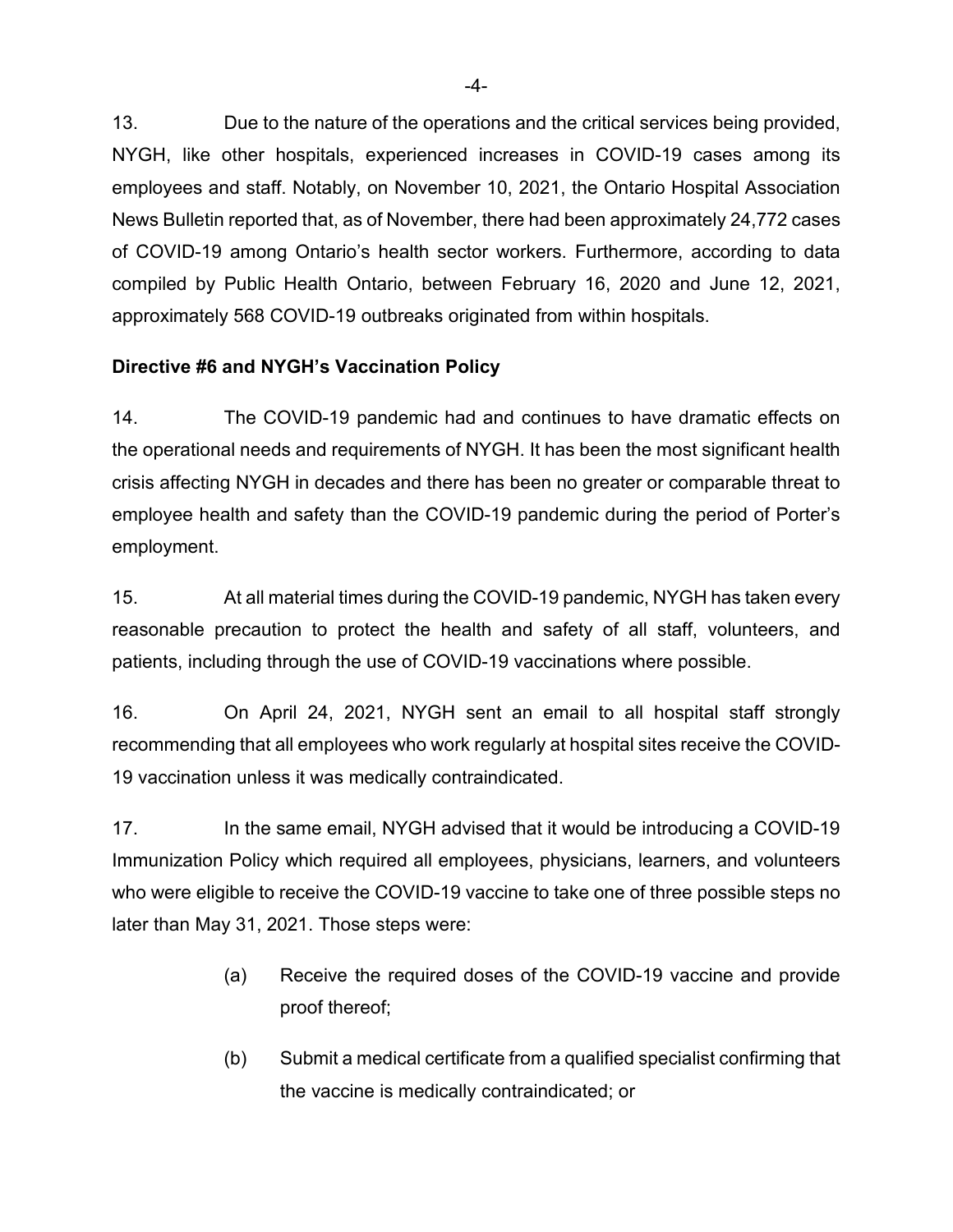(c) If COVID-19 vaccine is declined (and no certificate confirming medical contraindication is provided), take an e-learning module about the COVID-19 vaccines.

18. On August, 17, 2021, the Chief Medical Officer of Health (the **"CMOH**") issued Directive #6 for Public Hospitals (**Directive #6**) pursuant to the CMOH's powers under s. 77.7 of the *Health Protection and Promotion Act* R.S.O. 1990, c. H.7 (the "*HPPA*"). Under s. 77.7(3) of the *HPPA*, NYGH has an obligation to comply with a directive issued by the CMOH.

19. Directive #6 required that NYGH take steps to establish and implement a COVID-19 vaccination policy applicable to its employees, staff, contractors, volunteers, and students by September 7, 2021.

20. Directive #6 instructed that NYGH was to establish a COVID-19 vaccination policy that ensured that any of its employees, staff, contractors, volunteers, and students provide: a) proof of full vaccination; b) proof of a medical reason for not being vaccinated and regular antigen testing; or c) proof of completion of an education session and regular antigen testing. Directive #6 permitted NYGH to forego the education training option at its own discretion.

21. The CMOH's basis for issuing Directive #6 included the following:

- (a) Many health care workers in higher risk settings remained unvaccinated, posing risks to patients and health care system capacity;
- (b) Vaccines provide the best protection against COVID-19;
- (c) The immediate risk to patients within hospitals and home and community care settings who are more vulnerable and medically complex than the general population, and therefore more susceptible to infection and severe outcomes from COVID-19; and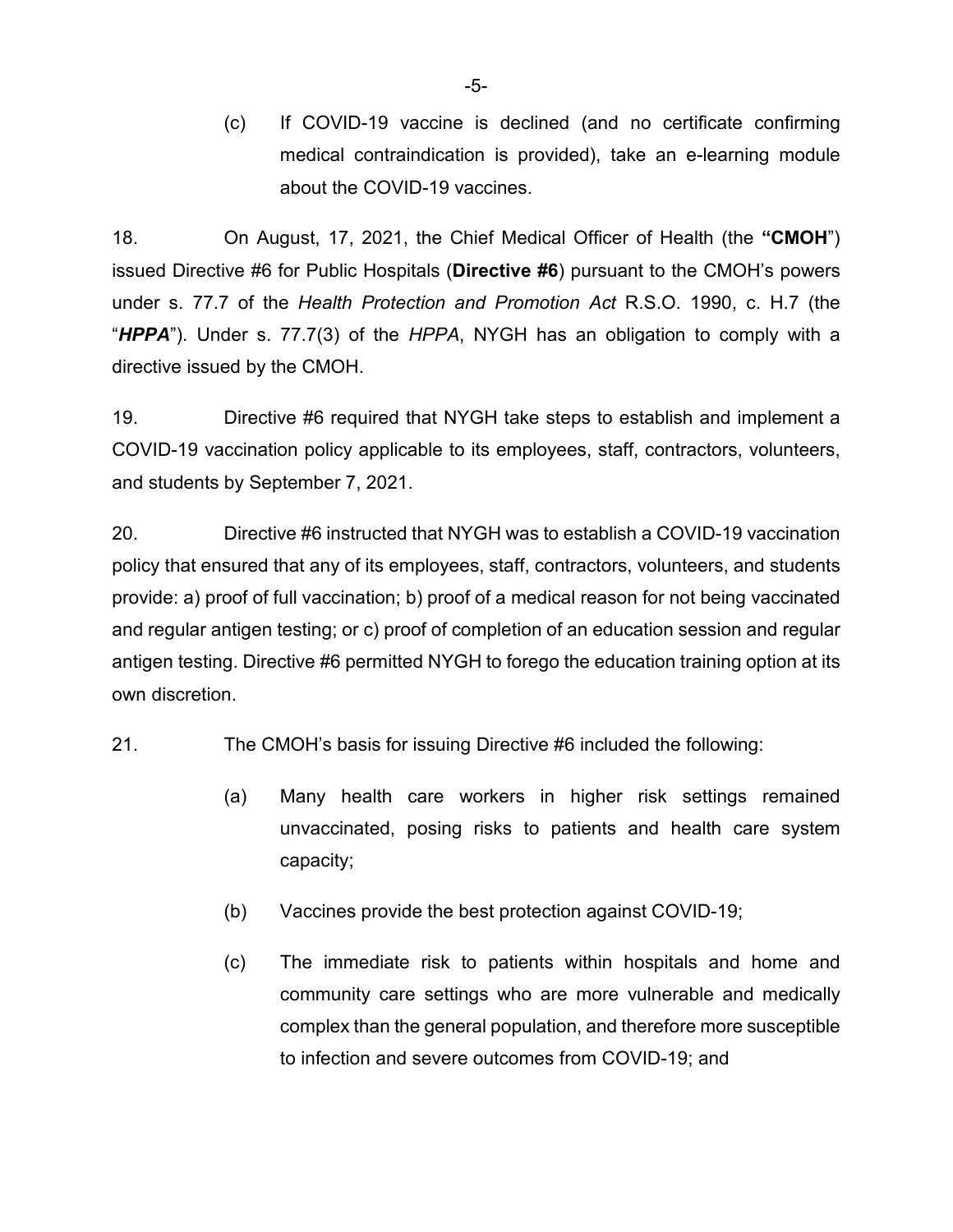(d) The prevalence of the Delta variant of concern globally and within Ontario, which had increased transmissibility and disease severity as compared with previous COVID-19 strains.

22. On or around September 1, 2021, NYGH advised that it was amending the Immunization Policy, applicable to all NYGH staff, staff, physicians, other credentialed staff, learners, volunteers and contract staff. For employees and credentialed staff, including Porter, the amended Immunization Policy provided:

- (a) As a condition of active employment, all employees were required to be fully vaccinated against COVID-19 by October 29, 2021, subject to approved exemptions for human rights or medical reasons.
- (b) All individuals who did not comply with the requirement to be fully vaccinated, subject to approved exemptions for human rights and medical reasons, were required to complete a educational COVID Immunization Module.
- (c) As of September 8, individuals who did not comply with the requirement to be fully vaccinated, including those with approved human rights and medical exemptions, were required to complete mandatory antigen testing.
- (d) Effective October 15th, 2021 unvaccinated, non-exempt employees were considered non-complaint with the Immunization Policy and subject to disciplinary action up to and including termination of employment.
- (e) As of October 29, 2021 unvaccinated staff without an approved exemption would be placed on a disciplinary unpaid leave of absence effective October 30, 2021 and be subject to disciplinary measures up to and including termination of employment for cause.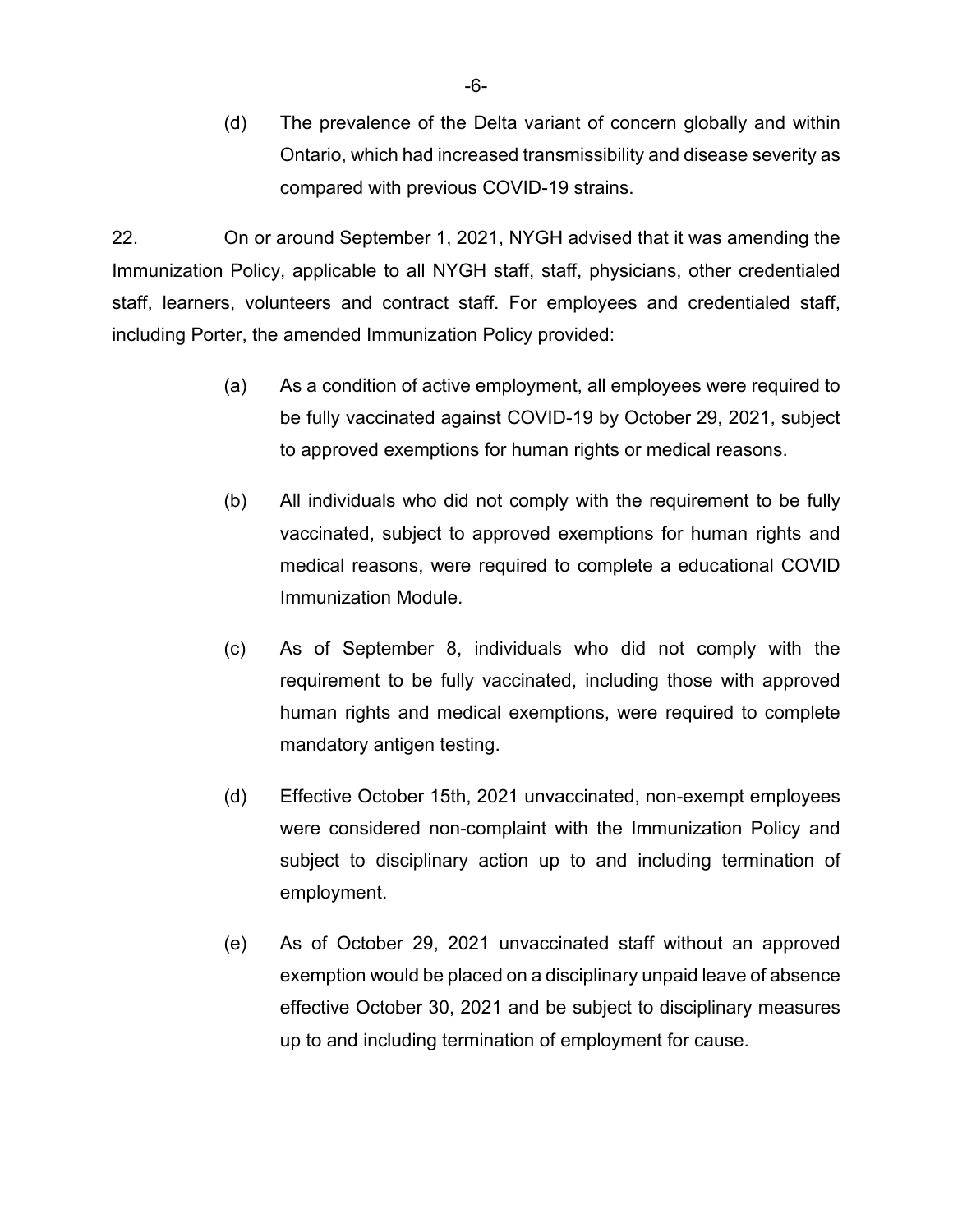- (f) All staff placed on unpaid leave, including Porter, were given the option to continue to contribute to pension and benefits and receive benefits from their benefits plans.
- (g) Effective November 30, 2021, all employees who were not fully vaccinated with a COVID-19 vaccine or who were not being provided with an accommodation under the Ontario *Human Rights Code*, R.S.O. 1990, c. H.19 ("*Code*") (including a medical exemption) would be terminated for cause.

23. NYGH's Immunization Policy was consistent with Directive #6 and was developed as a reasonable and necessary measure to ensure the health and safety of its employees, credentialed staff, contracted staff, learners and volunteers, visitors, and patients.

24. Since the release of Directive #6, NYGH repeatedly and consistently encouraged its employees and staff to be vaccinated for their own safety and the safety of their families, patients, and communities.

25. For example, in August, September and October of 2021, NYGH issued numerous communications to all NYGH staff, physicians, learners, and volunteers, detailing the requirements under the Immunization Policy, the reasons for which NYGH amended the Immunization Policy, the requirements respecting mandatory COVID-19 testing for those not yet fully vaccinated, and offering support and resources to assist individuals in making the choice whether to get vaccinated against COVID-19.

# **Porter's Unsubstantiated Request to be Exempted from the Policy**

26. On September 16, 2021, Porter submitted a request to be exempted from the application of NYGH's amended Immunization Policy on the basis of creed ("the Exemption Request").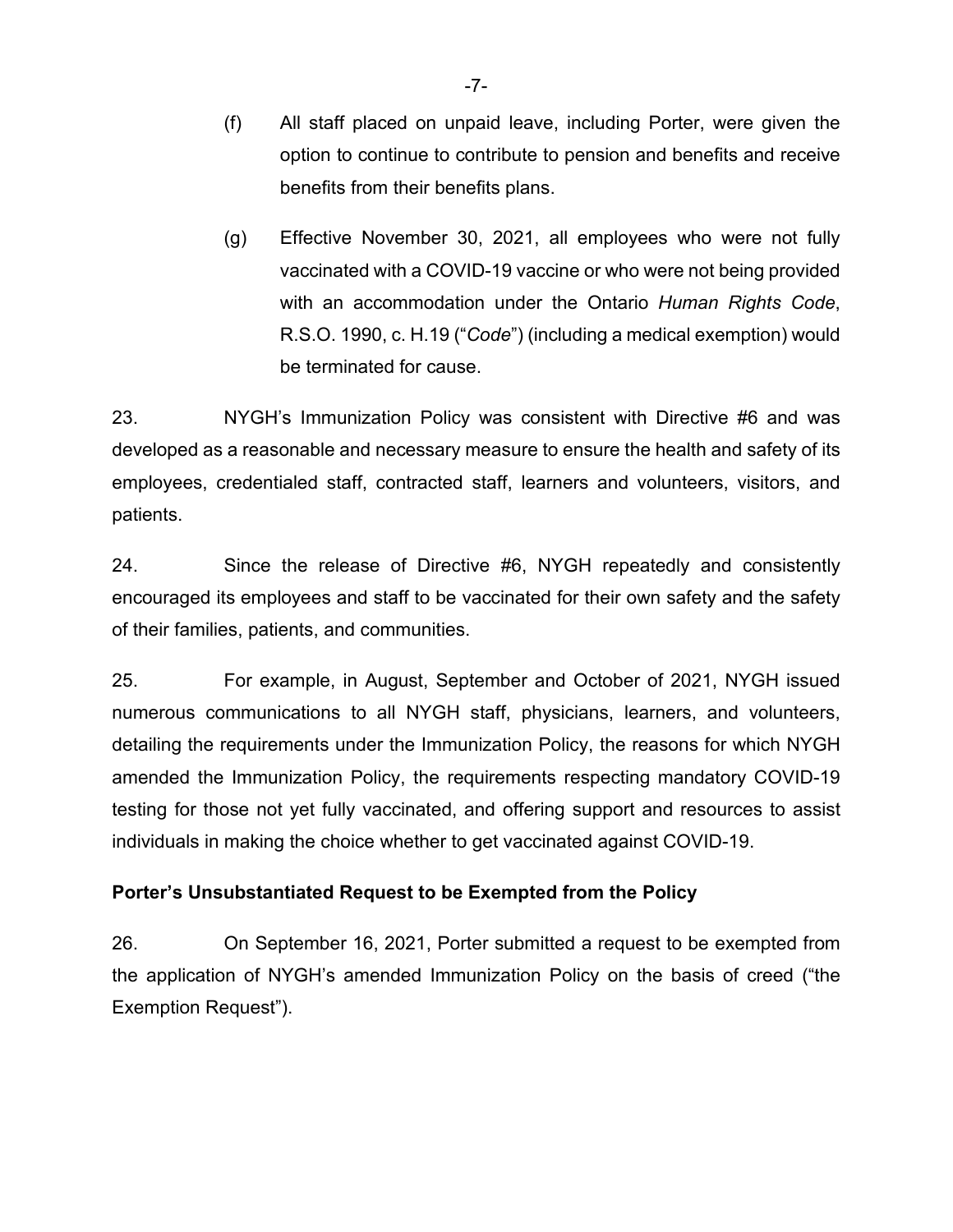27. NYGH carefully reviewed Porter's exemption request and found that the Exemption Request did not substantiate a requirement for accommodation under a *Code*protected ground.

28. In spite of the fact that Porter's request was not substantiated, NYGH did not deny the request. Rather, on September 22, 2021, NYGH wrote to Porter to request additional information to substantiate her Exemption Request. In particular, NYGH requested:

- (a) A letter from Porter's faith leader to confirm Porter's participation in her church; and
- (b) Further explanation regarding Porter's religious beliefs and their connection with her refusal to take the COVID-19 vaccine.

29. On September 22, 2021, counsel for Porter responded to this request for information, stating that Porter would not provide any additional information in order to substantiate the Exemption Request.

30. On or around October 20, 2021, counsel for NYGH and counsel for Porter communicated regarding the Exemption Request. Counsel for NYGH inquired as to whether Porter would be providing further information to substantiate the Exemption Request. Porter's counsel confirmed that Porter would not be providing additional information requested to substantiate grounds for accommodation under the *Code*.

31. NYGH denies that it did not consider Porter's request in the absence of the additional information requested. NYGH carefully considered Porter's request on the basis of the information provided and found that it did not substantiate a basis for accommodation under the *Code*.

32. As a result, on October 29, 2021, NYGH wrote to Porter to inform her that her Exemption Request had been denied because, based on the documentation provided, her request did not meet the criteria for a creed based accommodation under the *Code*.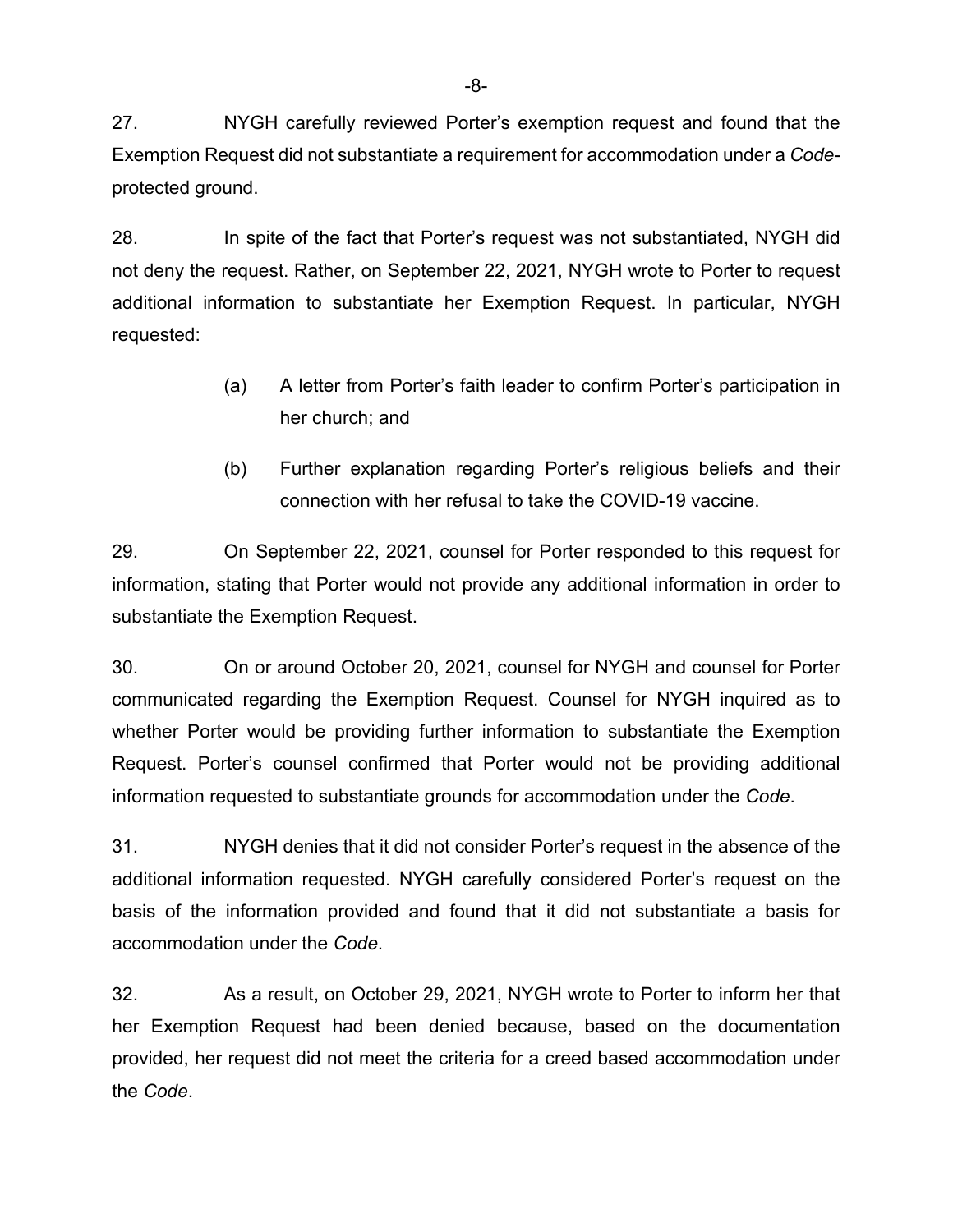-9-

### **Porter's Refusal to Comply with the Immunization Policy**

33. On October 29, 2021, NYGH advised Porter that, because she had no valid exemption to mandatory vaccination under the amended Immunization Policy, she would be required to comply with the amended Immunization Policy by receiving her first dose of vaccine by November 8, 2021, and receiving her second dose by December 6, 2021.

34. NYGH stated that it remained Porter's individual choice whether or not to be vaccinated against COVID-19; however, NYGH informed Porter that if she did not submit proof of vaccination by November 8, 2021 she would be placed on an unpaid leave of absence effective November 9, 2021.

35. NYGH also informed Porter that if she remained non-compliant with the amended Immunization Policy she would remain on an unpaid leave of absence until November 30, 2021, at which time NYGH would terminate her employment for cause in relation to her wilful misconduct, refusal to comply with the amended Immunization Policy and willful neglect of duty.

36. Porter did not submit proof of vaccination by November 8, 2021. She was therefore placed on unpaid leave in accordance with NYGH's October 29, 2021 letter to Porter and with the amended Immunization Policy.

37. While on unpaid leave, Porter was given the option to continue to contribute to pension and benefits and receive benefits under the applicable benefits plans.

38. NYGH sent Porter an additional letter on November 23, 2021 to offer resources and support regarding the choice of whether to get vaccinated against COVID-19, and to remind her that her employment with NYGH would be terminated for cause on November 30, 2021 if she did not submit proof of vaccination by that date.

39. While on unpaid leave, Porter maintained her decision not be vaccinated for COVID-19 in accordance with the amended Immunization Policy.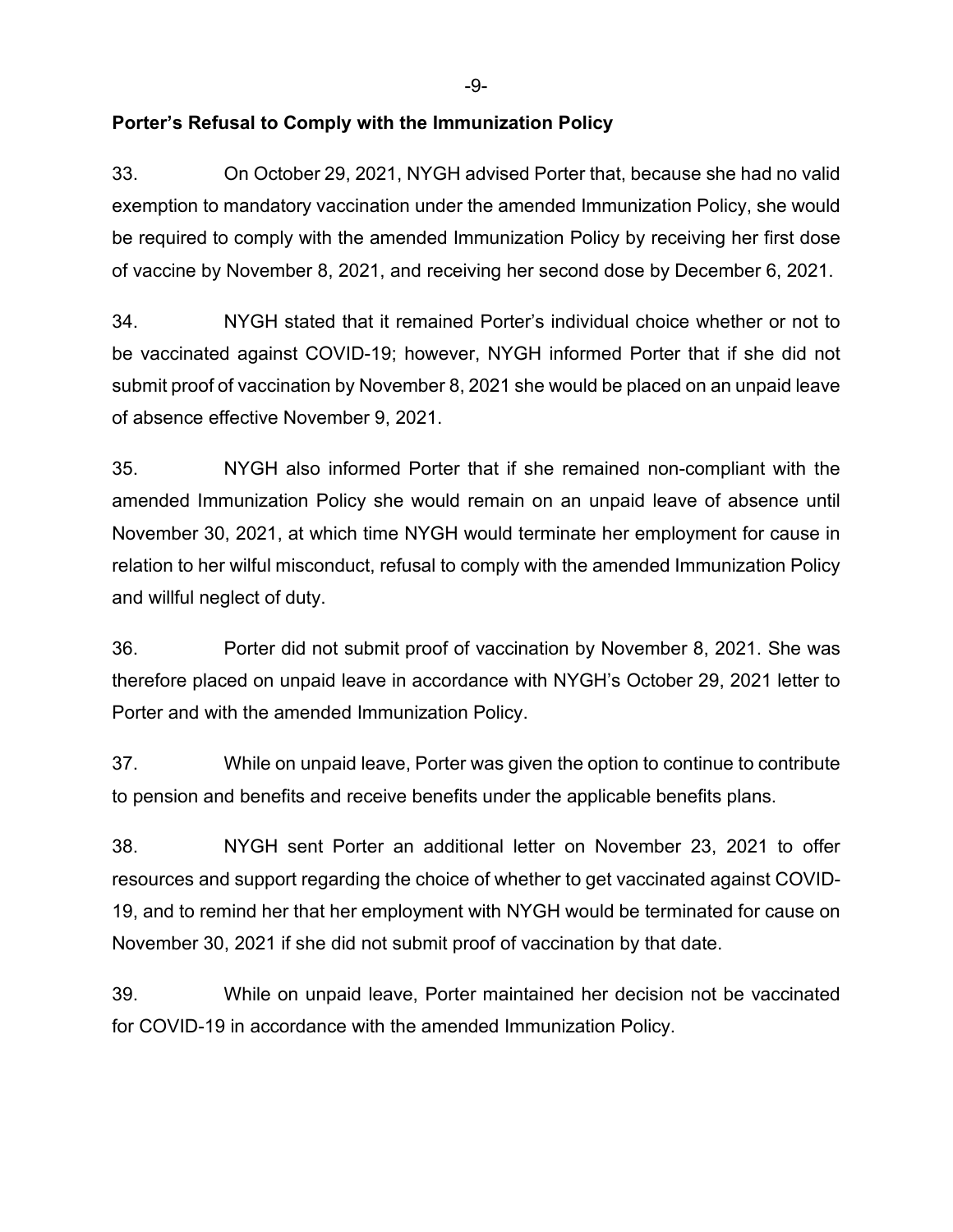40. In accordance with NYGH's various letters to Porter and with the amended Immunization Policy, NYGH therefore terminated Porter's employment effective November 30, 2021.

### **NYGH Worked Proactively to Fill Porter's Position**

41. NYGH admits the allegation at paragraph 48 of the Statement of Claim, that it started the recruitment and interview process prior to November 30, 2021, when Porter's employment was terminated. NYGH posted the role on November 5, 2021, after it determined that Porter's request for accommodation under the *Code* was not substantiated and after it communicated the fact that the request was not substantiated to Porter.

42. NYGH began the recruitment process as early as possible, and before the decision was formally made to terminate Porter's employment for her failure to comply with the amended Immunization Policy, because Porter had made clear she had no intention to become vaccinated, and NYGH was aware that the COVID-19 pandemic would make it difficult to fill the position. NYGH's priority is patient care. Maintaining adequate staffing levels in the Neonatal Intensive Care Unit is essential for the health and safety of vulnerable patients.

43. NYGH did not succeed in filling the position until January 17, 2022, more than two and a half months after Porter was terminated.

44. NYGH specifically denies the allegation at paragraph 49 of the Statement of Claim that its decision to begin the recruitment process before the decision was formally made to terminate Porter's employment was made in bad faith. NYGH also denies that it intentionally delayed responding to Porter's request for religious accommodation. NYGH pleads that at all times it was honest, fair, and acted in good faith in its dealings with Porter.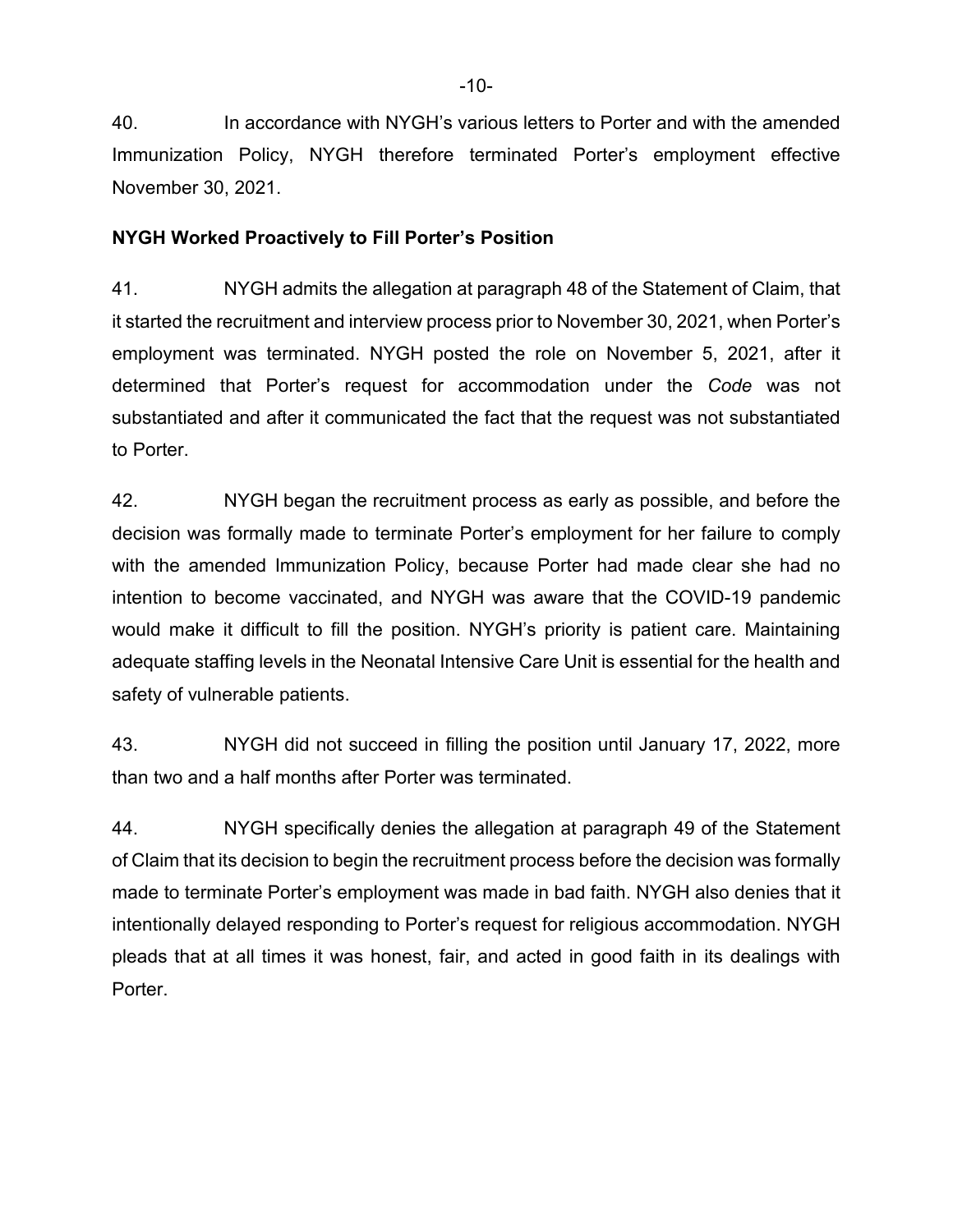#### **NYGH's Legal Position**

#### *Cause for Termination*

45. NYGH pleads that it had cause to terminate Porter's employment. Accordingly, no damages are owing.

46. NYGH has legal obligations to ensure the safety of its employees and its staff, including ensuring the safety of its employees from the COVID-19 pandemic. Theses legal obligations include taking every reasonable precaution to ensure the safety of NYGH's employees, as per the *Occupational Health and Safety Act*.

47. The Immunization Policy was implemented pursuant to NYGH's legal obligations.

48. The revisions to the Immunization Policy were reasonable in the circumstances.

49. NYGH denies that it failed to adhere to the Immunization Policy and that it had a duty under the Immunization Policy to accommodate Porter.

50. Porter knowingly and wilfully refused to abide by the Immunization Policy, making her unavailable to perform the essential duties of her job.

51. Porter's failure to comply with the Immunization Policy at a time when NYGH's operation was (and still is) suffering the impacts of COVID-19, despite numerous emails and reminders of the appropriate deadlines, undermined an essential term of employment and thus, compromised the employment relationship.

52. Furthermore, the amendment of the Immunization Policy to include mandatory vaccination against COVID-19 was not unforeseen given the release of Directive #6 as early as August 2021, NYGH's repeated announcements and encouragements regarding vaccination against COVID-19, and the fact that the Immunization Policy allows amendments.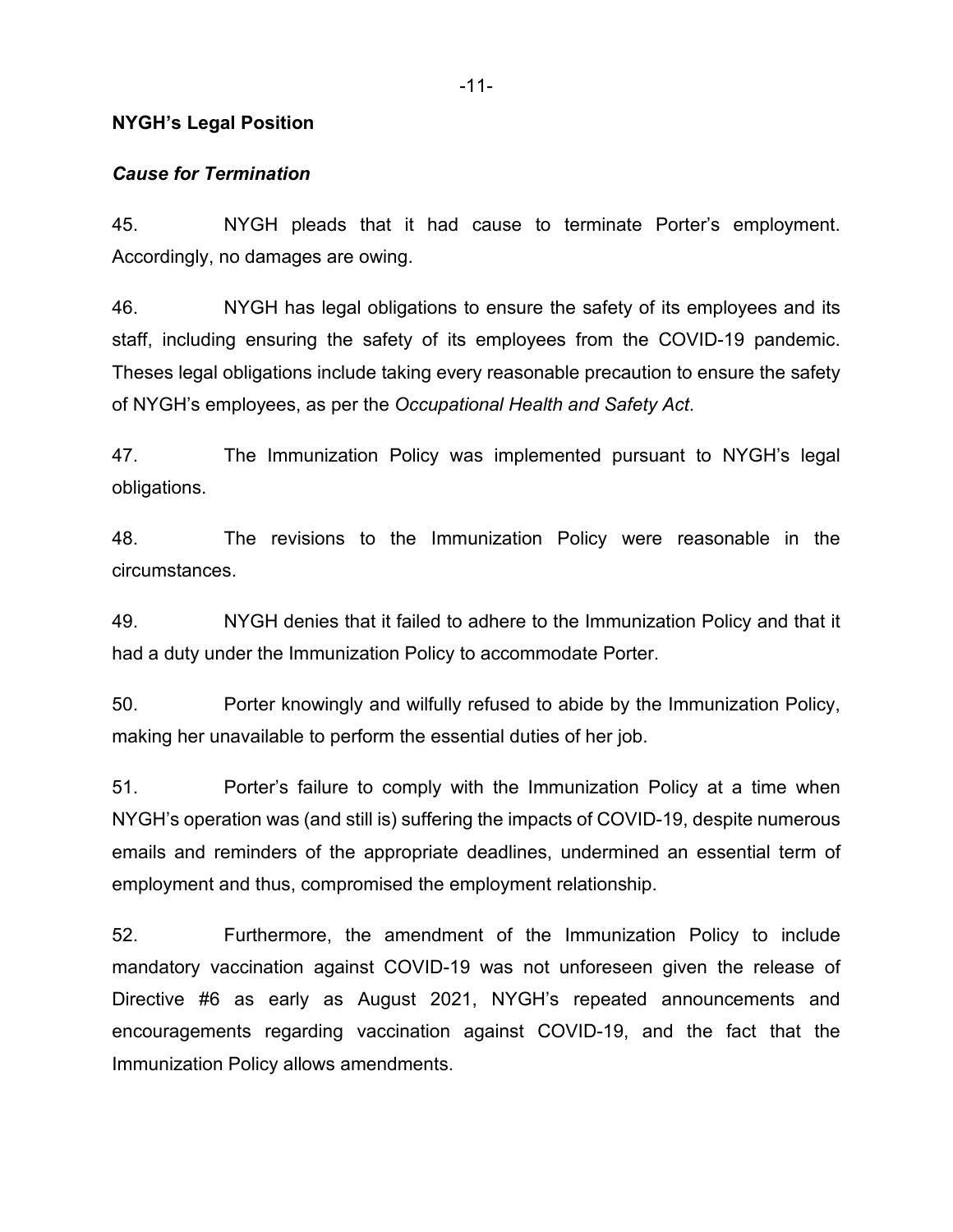53. For the reasons above, NYGH pleads that it had cause to terminate Porter's employment. Porter's conduct, by wilfully and deliberately making herself unable to perform the essential duties of his job by refusing COVID-19 vaccination, furthermore amounted to wilful misconduct.

54. In the alternative, if NYGH did not have cause (which is denied), the damages claimed by Porter for wrongful dismissal are too remote, excessive and not recoverable at law.

55. Further, if Porter has suffered any loss as a result of the termination of her employment, which is not admitted but denied, this loss is the result of her failure to take prompt and reasonable steps to mitigate her damages adequately, or at all. In the alternative, if Porter has obtained alternate income since the termination of her employment, those earnings must be deducted from any loss allegedly sustained, such loss being denied in any event.

56. Any amounts earned by Porter, including government wage subsidies and other income earned or received, ought to be off-set against any damages owing over any reasonable notice period.

### *No Extracontractual Damages*

57. NYGH denies that it breached the *Code* and denies that it discriminated against Porter in any way. Neither the amended Immunization Policy nor the application of that Immunization Policy to Porter amounts to discrimination. NYGH puts Porter to strict proof of her allegation.

58. Pursuant to a statement regarding COVID-19 vaccinations by the Ontario Human Rights Commission (the "OHRC") on September 22, 2021, mandating and requiring proof of vaccination to protect people at work is permissible under the *Code,* as long as there are protections and accommodations for those "who are unable to be vaccinated for *Code-*related reasons".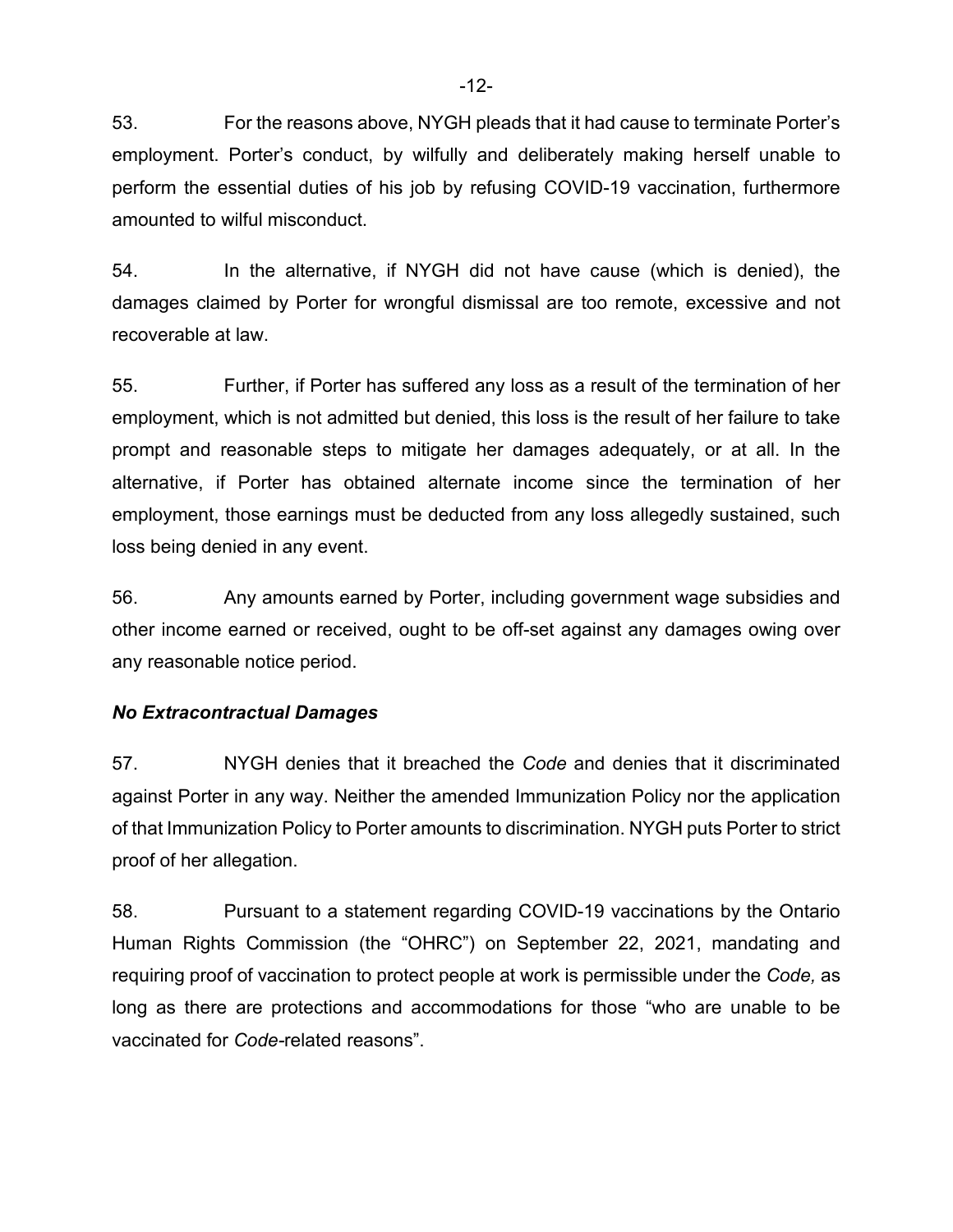59. NYGH denies that it had a duty to accommodate Porter for a creed-based exemption to the Immunization Policy and denies that it breached the *Code* or its own Immunization Policy because of a failure to accommodate Porter. NYGH pleads that Porter failed to substantiate a *Code-*related reason for her failure to comply with the amended Immunization Policy by the relevant deadline, and that no such *Code*-related reason has been substantiated in the litigation. Accordingly, Porter does not have any entitlement to damages under the *Code*.

60. Pursuant to a statement regarding COVID-19 vaccinations by the Ontario Human Rights Commission (the "OHRC") on September 22, 2021, the OHRC's position is "that a person who chooses not to be vaccinated based on personal preference does not have the right to accommodation under the Code". The OHRC further notes that a "[w]hile the Code prohibits discrimination based on creed, personal preferences or singular beliefs do not amount to a creed for the purposes of the *Code*".

61. In the alternative, NYGH pleads that mandatory vaccination is a *bone fide*  occupational requirement and that permitting Porter to perform her job unvaccinated would amount to undue hardship on the basis that it would significantly compromise the health and safety of the patients under Porter's care in the Neonatal Intensive Care Unit.

# Moral and Punitive Damages

62. NYGH denies that anything in its conduct or treatment of Porter gives rise to a claim for, or an entitlement to, bad faith, moral, punitive or aggravated damages as sought in the Statement of Claim.

63. NYGH denies that its actions caused mental distress, anxiety or stress to Porter and puts her to the strict proof thereof.

# **Request for Dismissal of Action**

64. NYGH asks that this action be dismissed with costs.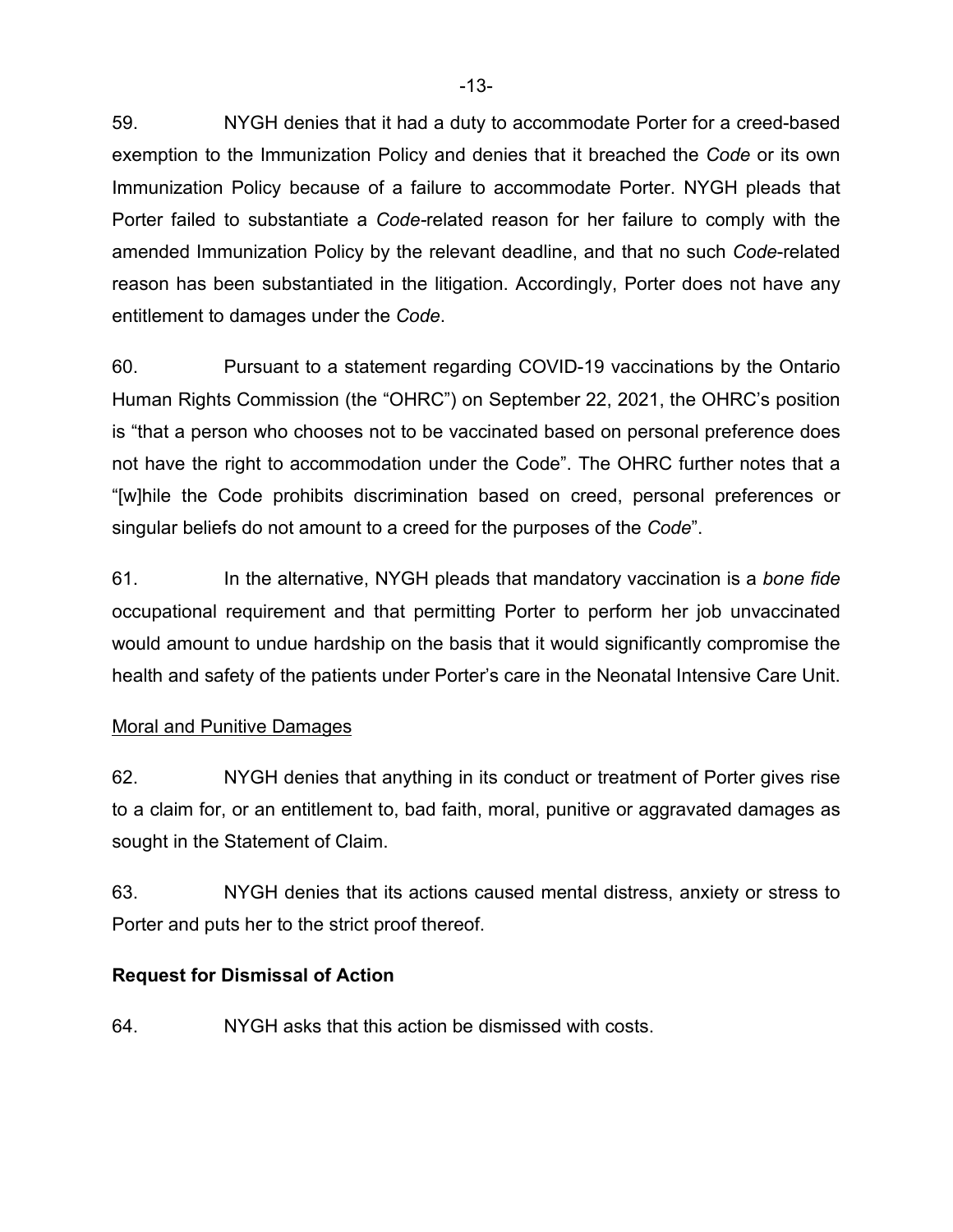# May 24, 2022 **HICKS MORLEY HAMILTON STEWART STORIE LLP**

77 King Street West, 39th Floor Box 371, TD Centre Toronto ON M5K 1K8

**Elisha C. Jamieson-Davies** (LSO No.: 52865N) Tel: 416.864.7344 Fax: 416.362.9680 E-mail: [elisha-jamieson-davies@hicksmorley.com](mailto:elisha-jamieson-davies@hicksmorley.com)

**A. Gabrielle Lemoine** Tel: 416.864.7530 Fax: 416.362.9680 LSO No.: 77381V E-mail: [gabrielle-lemoine@hicksmorley.com](mailto:gabrielle-lemoine@hicksmorley.com)

Lawyers for the Defendant

#### TO: **JAMES S. M. KITCHEN**

203-304 Main Street S Suite 224 Airdrie AB T4B 3C3

Tel: 403.667.8575 Fax: E-mail: james@jsmklaw.ca

Lawyer for the Plaintiff